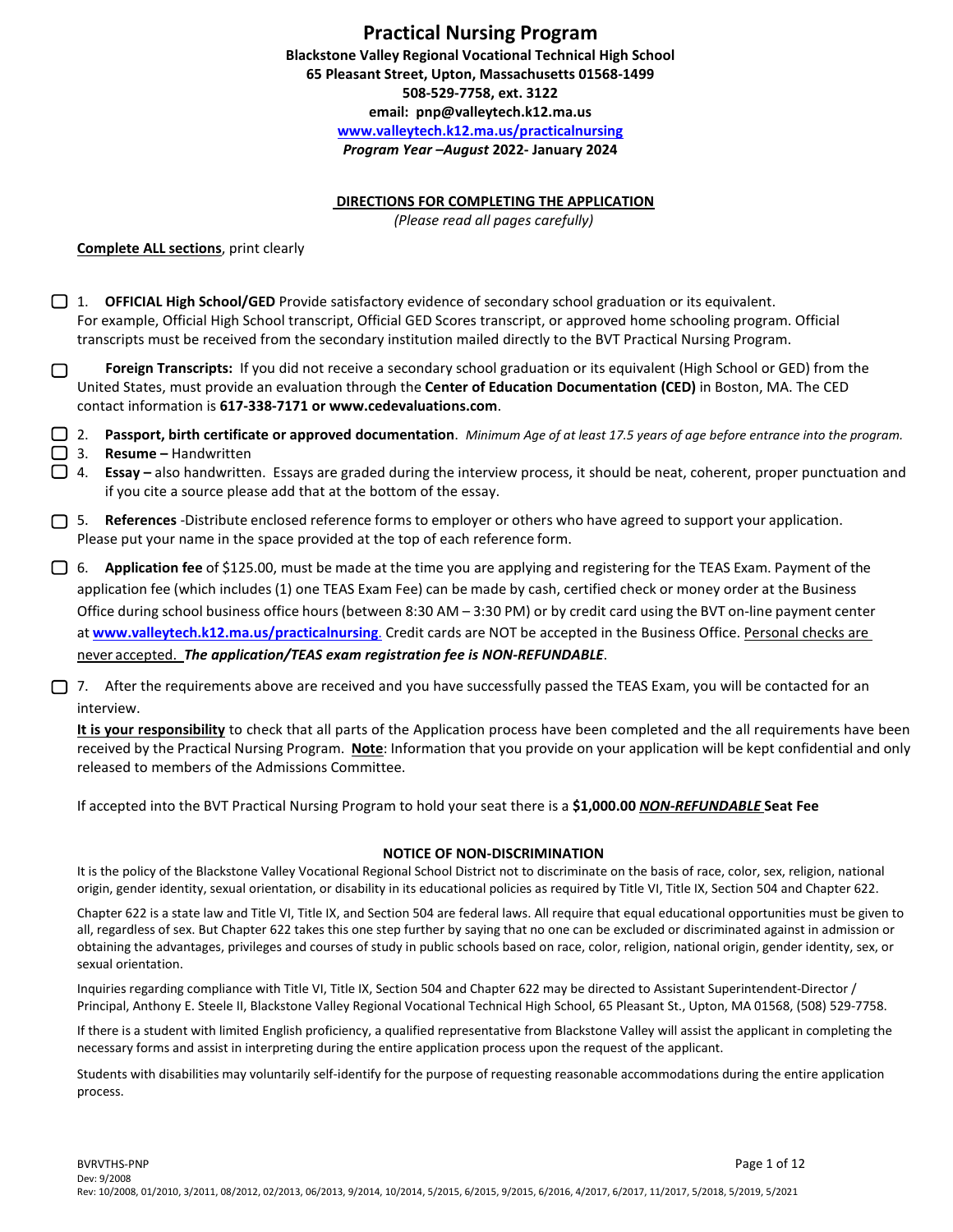Information on limited English proficiency and disability submitted voluntarily by the applicant, for the purpose of receiving assistance and accommodations during the entire application and admission process, will not affect the applicant's admission to the school.

| Tuition         | August 2021* |
|-----------------|--------------|
| In-District     | \$12,000.00  |
| Out-of-District | \$18,000.00  |
| Out-of-State    | \$18,000.00  |

*\*Estimated Students Tuition and Expenses pending Administrative Review and Approval*

| <b>Practical Nurse Program *Estimated Student Expenses 2022-2024</b>          |            |  |  |  |
|-------------------------------------------------------------------------------|------------|--|--|--|
| <b>Before Start of Program</b>                                                |            |  |  |  |
| Achieve Success Course - Optional but highly recommended                      | \$150.00   |  |  |  |
| <b>TERM I</b>                                                                 |            |  |  |  |
| Text Books (estimate)                                                         | \$1,075.00 |  |  |  |
| <b>Nursing Equipment</b>                                                      | \$170.00   |  |  |  |
| ATI Package                                                                   | \$565.00   |  |  |  |
| Liability Insurance (\$45.00 per year)                                        | \$90.00    |  |  |  |
| Uniforms - 1 Lab coat, 4 sets of scrubs                                       | \$220.00   |  |  |  |
| <b>TERM II</b>                                                                |            |  |  |  |
| <b>Test Books</b><br>Cost TBD                                                 |            |  |  |  |
| <b>TERM III</b>                                                               |            |  |  |  |
| Pass Port Photo                                                               | \$20.00    |  |  |  |
| \$300.00<br>Mandatory NCLEX- PN Review Course                                 |            |  |  |  |
| \$430.00<br>Licensure Examination                                             |            |  |  |  |
| \$150.00<br><b>Graduation Expenses</b>                                        |            |  |  |  |
| All Three (3) TERMS                                                           |            |  |  |  |
| ID Replacement, if applicable                                                 | \$3.00     |  |  |  |
| \$5.00<br>Transcripts, if applicable                                          |            |  |  |  |
| Daily rate for faculty (all 3 Terms)<br>Clinical/Class Make Up, if applicable |            |  |  |  |
| <b>Total Expenses*</b><br>3,178.00*                                           |            |  |  |  |

*NOTE: Financial Assistance may be available to qualified applicants through the Title IV Federal Financial Assistance Program (Pell Grant Program and the Federal Family Education Loans Programs) Information can be found at the following websites (school code 012187) [www.FederalStudentAid.ed.gov/completefafsa](http://www.federalstudentaid.ed.gov/completefafsa) [www.fafsa.ed.gov](http://www.fafsa.ed.gov/)*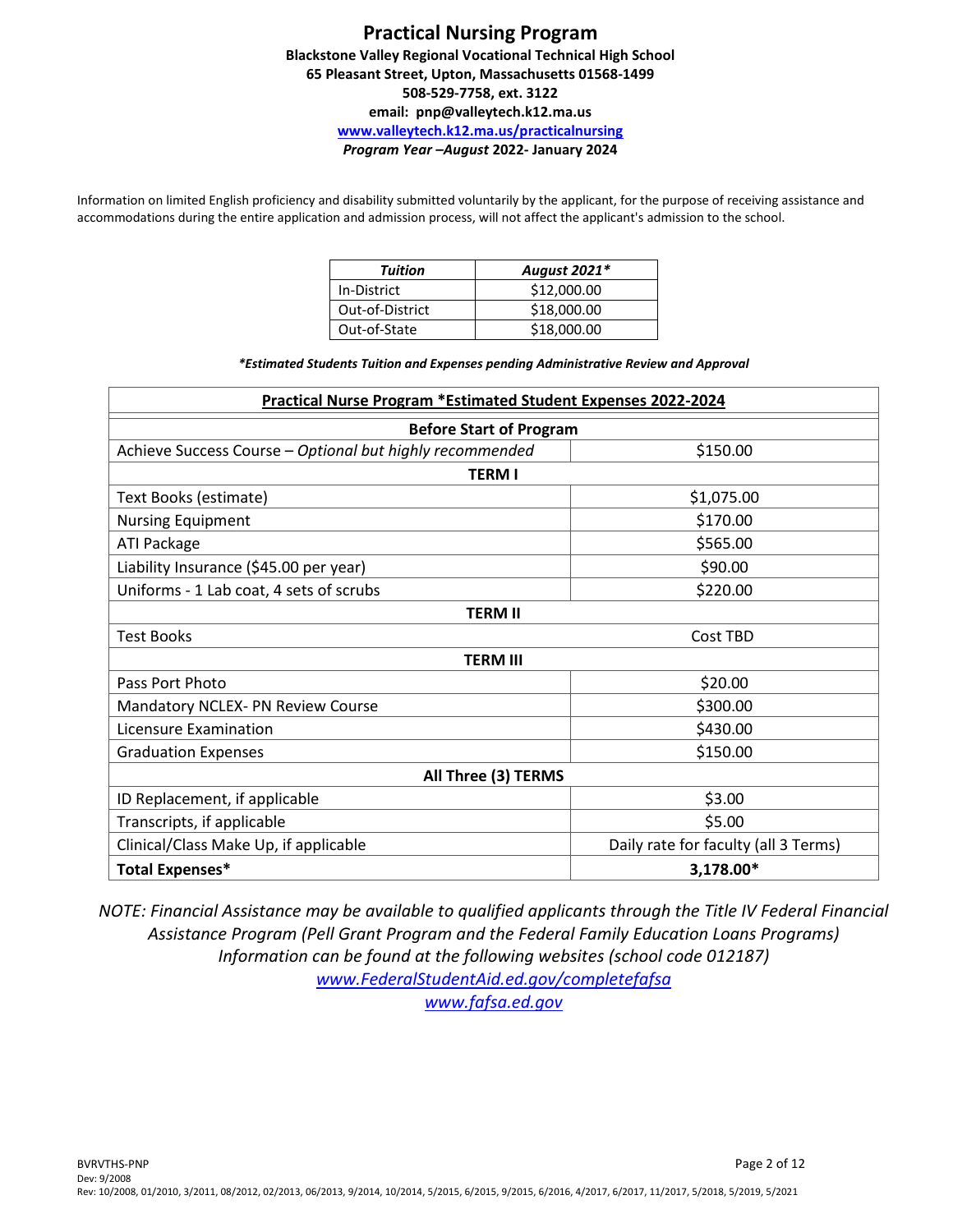| <b>Practical Nursing Program</b>                                   |
|--------------------------------------------------------------------|
| <b>Blackstone Valley Regional Vocational Technical High School</b> |
| 65 Pleasant Street, Upton, Massachusetts 01568-1499                |
| 508-529-7758, ext. 3122                                            |
| email: pnp@valleytech.k12.ma.us                                    |
| www.valleytech.k12.ma.us/practicalnursing                          |
| Program Year-August 2022- January 2024                             |

## **APPLICATION FOR ADMISSION**

|                                                                                                                                                                                                                 |                                                   |                                 | Please complete ALL parts of this application and submit to: Blackstone Valley Regional Vocational Technical High School<br><b>Practical Nursing Program</b><br>65 Pleasant Street, Upton, Massachusetts 01568-1499 |                   |
|-----------------------------------------------------------------------------------------------------------------------------------------------------------------------------------------------------------------|---------------------------------------------------|---------------------------------|---------------------------------------------------------------------------------------------------------------------------------------------------------------------------------------------------------------------|-------------------|
| Part I: General Information:                                                                                                                                                                                    |                                                   |                                 |                                                                                                                                                                                                                     |                   |
| Name                                                                                                                                                                                                            |                                                   |                                 |                                                                                                                                                                                                                     |                   |
| (Last name)                                                                                                                                                                                                     | (First name)                                      |                                 | (Middle name)                                                                                                                                                                                                       |                   |
| Other last name under which records may appear (maiden)                                                                                                                                                         |                                                   |                                 |                                                                                                                                                                                                                     |                   |
|                                                                                                                                                                                                                 |                                                   |                                 |                                                                                                                                                                                                                     |                   |
|                                                                                                                                                                                                                 |                                                   |                                 |                                                                                                                                                                                                                     |                   |
|                                                                                                                                                                                                                 |                                                   |                                 |                                                                                                                                                                                                                     |                   |
|                                                                                                                                                                                                                 |                                                   |                                 |                                                                                                                                                                                                                     |                   |
|                                                                                                                                                                                                                 |                                                   |                                 |                                                                                                                                                                                                                     |                   |
| Please check:                                                                                                                                                                                                   |                                                   |                                 | Optional information: This information will not be used as a condition of admission. It is used for equal opportunity purposes only:                                                                                |                   |
| Are you a U.S.<br>Citizen?                                                                                                                                                                                      | [ ] Foreign born, Permanent<br>resident           |                                 | $\begin{bmatrix} 1 & 1 \end{bmatrix}$<br>Other:                                                                                                                                                                     |                   |
| Are you a veteran?                                                                                                                                                                                              | $\begin{bmatrix} \end{bmatrix}$                   |                                 |                                                                                                                                                                                                                     |                   |
| Ethnicity                                                                                                                                                                                                       | White                                             | $\begin{bmatrix} \end{bmatrix}$ | American Indian or Alaska Native                                                                                                                                                                                    | $\lceil$ 1        |
|                                                                                                                                                                                                                 | <b>Black or African</b>                           | $\begin{bmatrix} \end{bmatrix}$ | Native Hawaiian or Other Pacific                                                                                                                                                                                    | $\lceil$ $\rceil$ |
|                                                                                                                                                                                                                 | American<br>Hispanic or Latino                    | $\begin{bmatrix} \end{bmatrix}$ | Islander<br>Two or more races                                                                                                                                                                                       | L<br>- 1          |
| Other<br>(Please Specify)                                                                                                                                                                                       | Asian                                             | $\begin{bmatrix} \end{bmatrix}$ |                                                                                                                                                                                                                     |                   |
| Sex: Male<br>$\begin{bmatrix} \end{bmatrix}$                                                                                                                                                                    | Female<br>$\begin{array}{ccc} \hline \end{array}$ |                                 |                                                                                                                                                                                                                     |                   |
| Education: Please have OFFICIAL transcripts sent directly to:<br>Blackstone Valley Regional Vocational Technical High School.<br>Practical Nursing Program, 65 Pleasant Street, Upton, Massachusetts 01568-1499 |                                                   |                                 |                                                                                                                                                                                                                     |                   |
|                                                                                                                                                                                                                 |                                                   |                                 |                                                                                                                                                                                                                     |                   |
|                                                                                                                                                                                                                 |                                                   |                                 |                                                                                                                                                                                                                     |                   |
|                                                                                                                                                                                                                 |                                                   |                                 |                                                                                                                                                                                                                     |                   |
|                                                                                                                                                                                                                 |                                                   |                                 | Colleges attended or graduated from: ________________________Date of Graduation: _____________________________                                                                                                      |                   |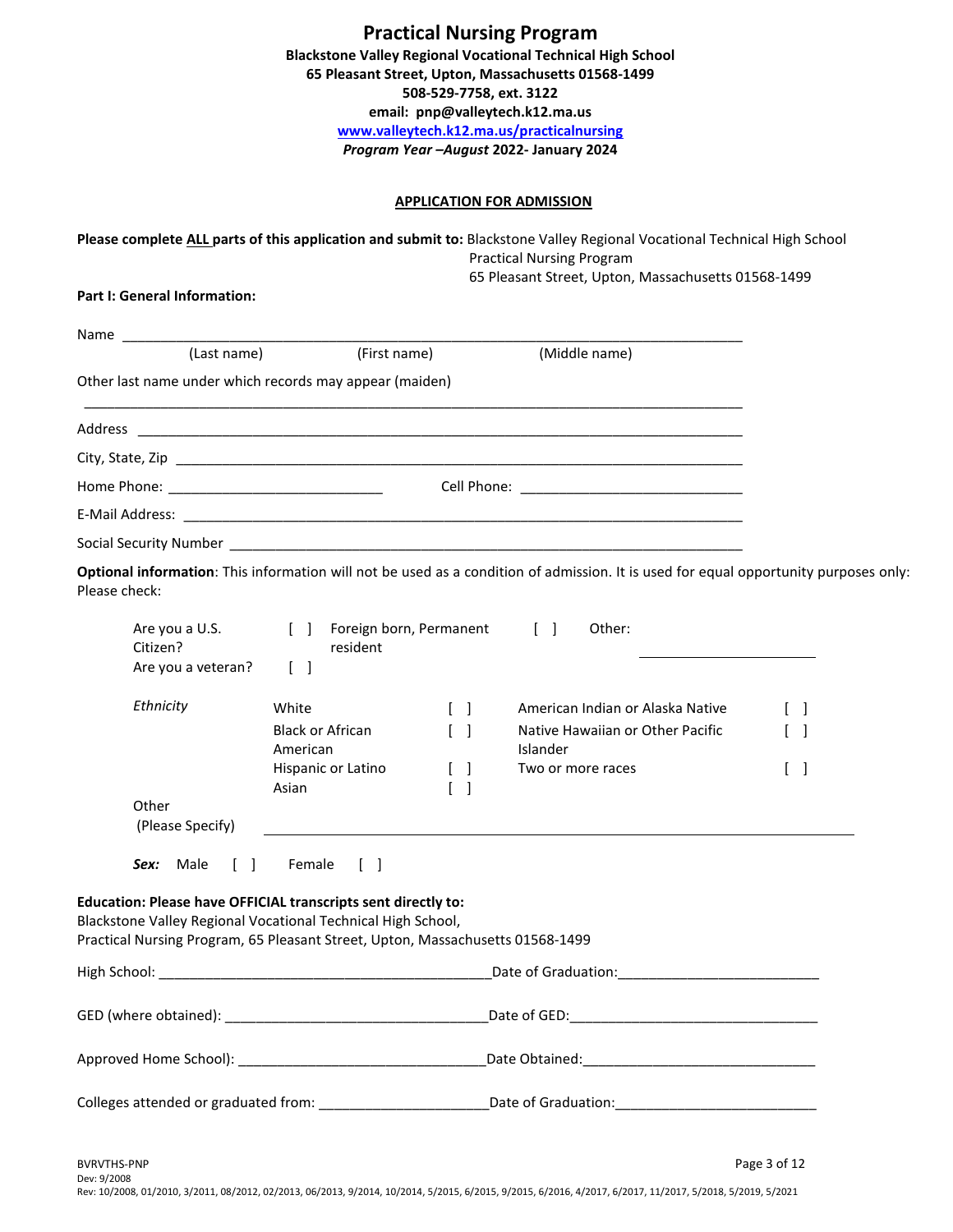Part II: Please complete the following resume of your work and personal experiences:

Current employer:

What is/are your responsibilities?

Past employment: Please list your past work experiences. Include the employer's name, your responsibilities, 

Community or other activities: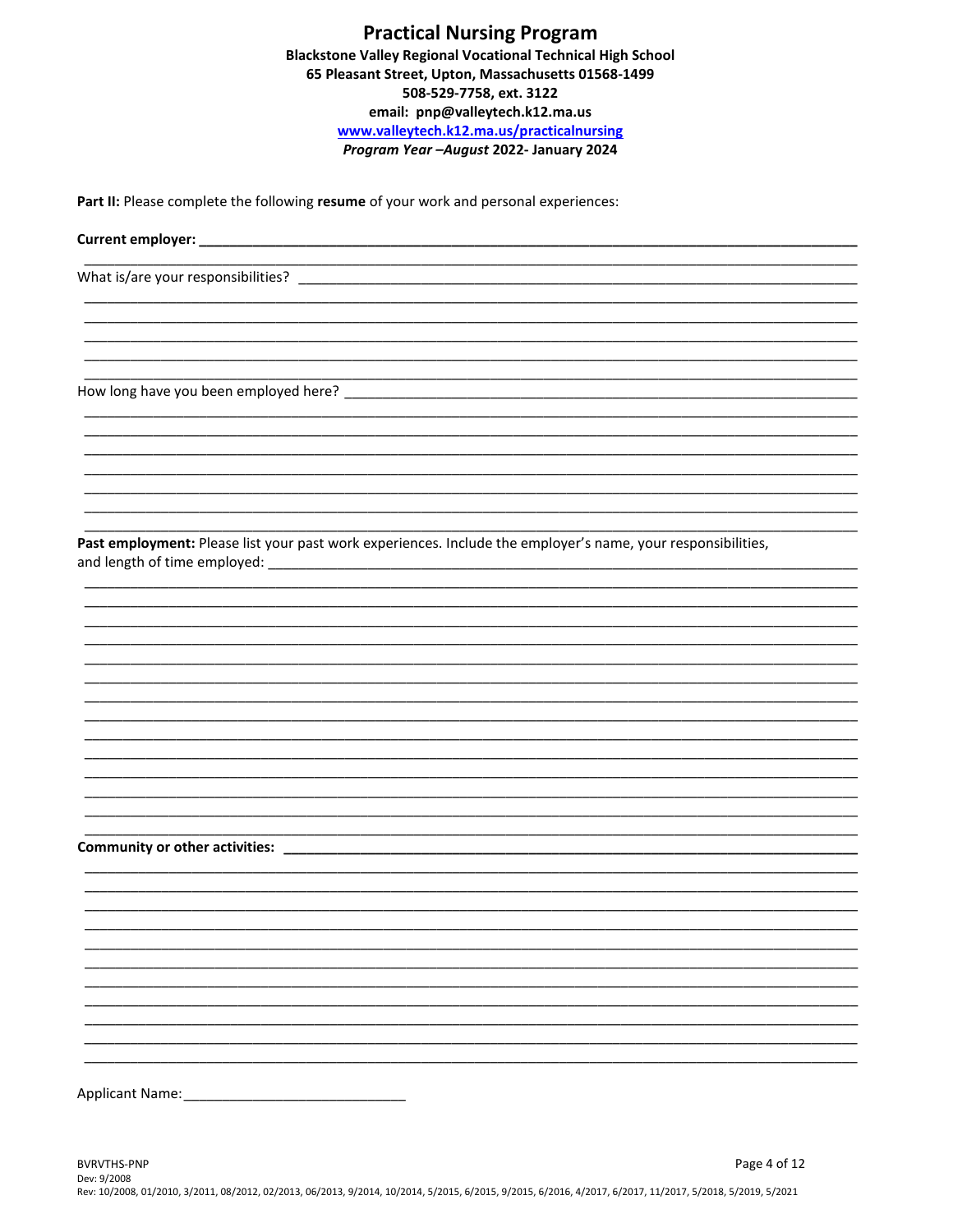**Part III: Program Essay:** In the space below, in 250 words or less, please tell us: *What characteristics do you possess that would make you want to be a practical nurse?* Please do not type, must be handwritten. **Please cite a source or reference to support essay.**

YOUR HAND WRITTEN ESSAY MUST ACCOMPANY YOUR APPLICATION TO THE PRACTICAL NURSING PROGRAM.

Applicant Name: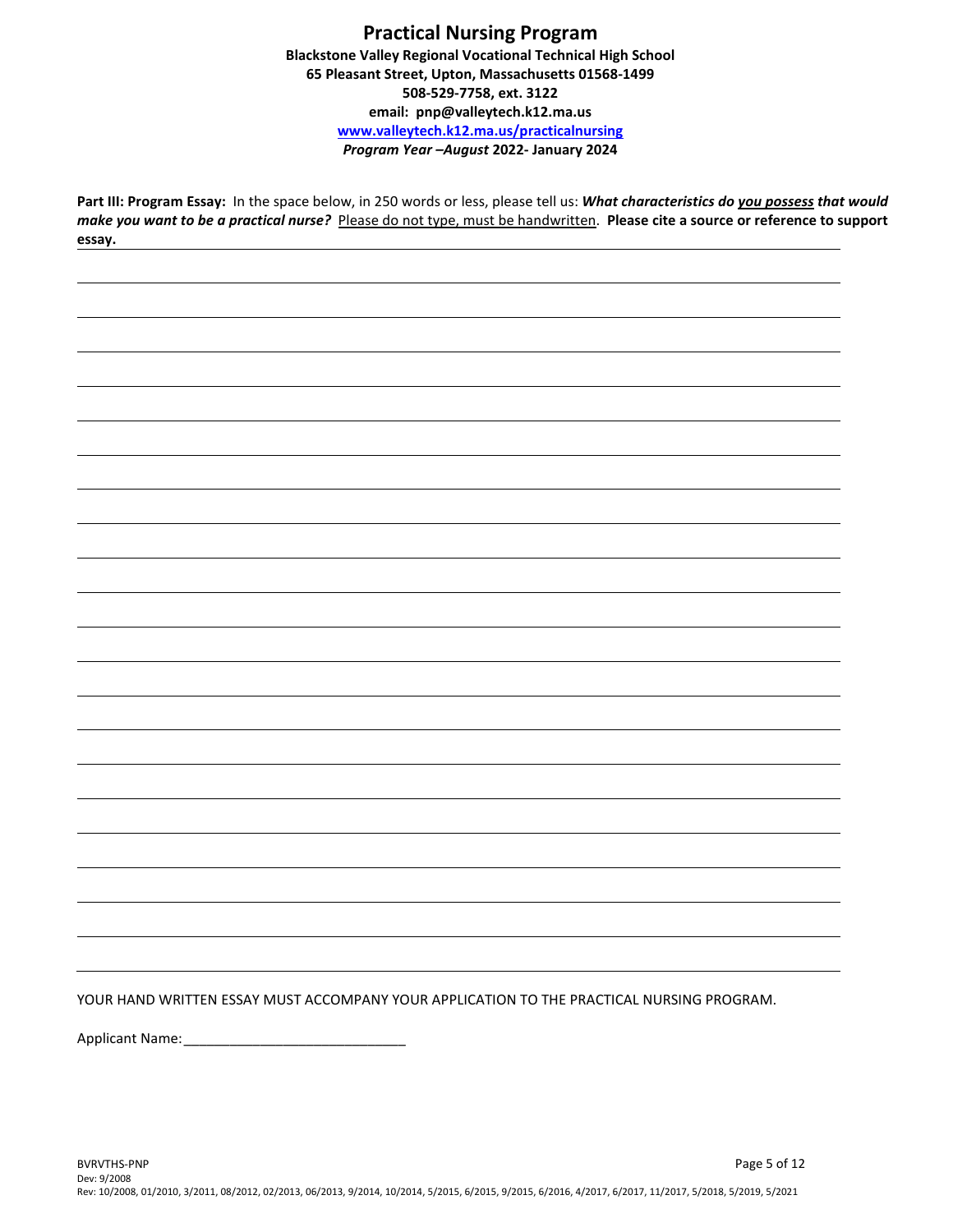**Part III: Program Essay – if additional space is needed**

YOUR HAND WRITTEN ESSAY MUST ACCOMPANY YOUR APPLICATION TO THE PRACTICAL NURSING PROGRAM.

Applicant Name:\_\_\_\_\_\_\_\_\_\_\_\_\_\_\_\_\_\_\_\_\_\_\_\_\_\_\_\_\_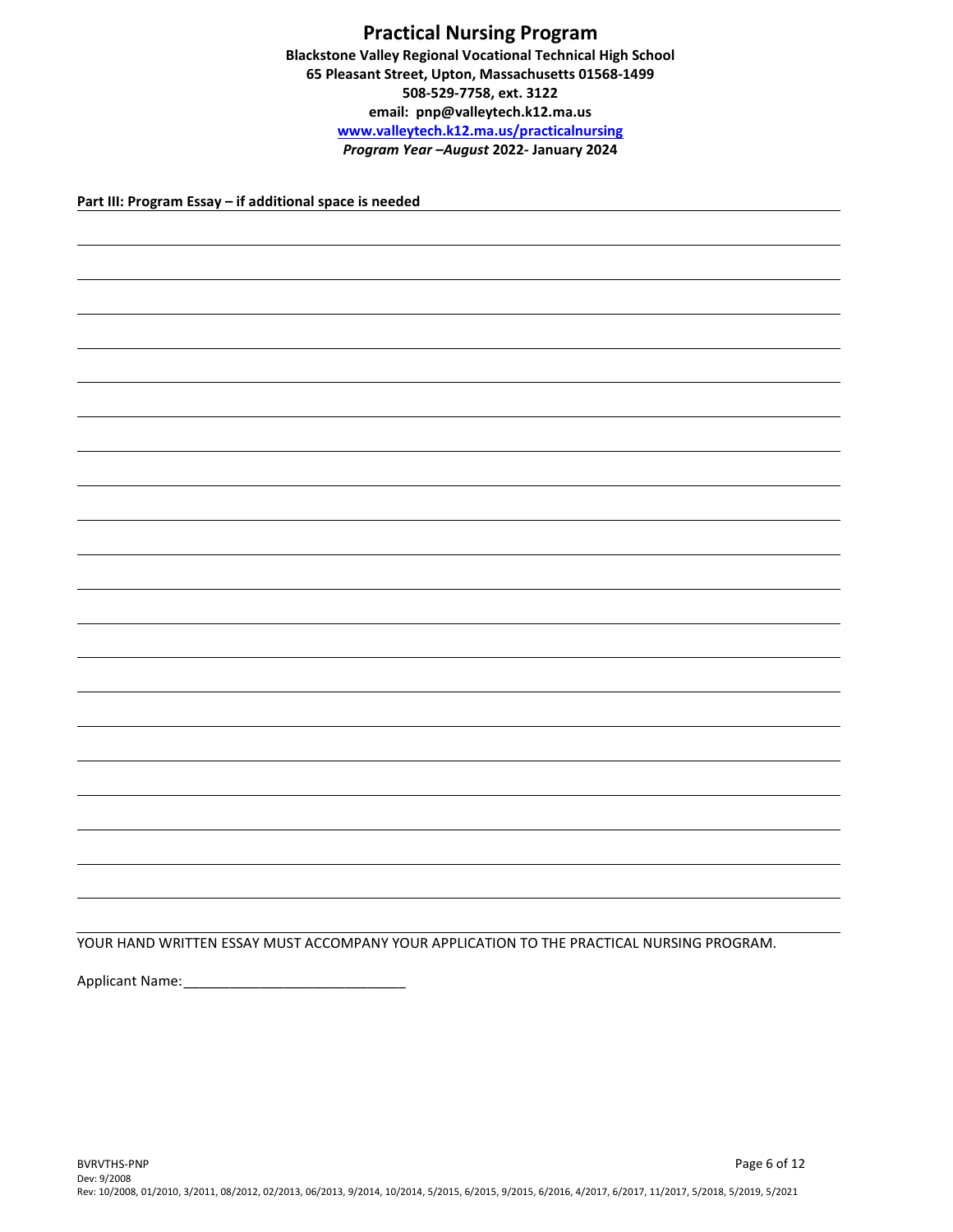#### **Part IV: References**

Please list the names, addresses and phone numbers of three (3) persons who will provide a professional reference for you. One must be an immediate supervisor (past or present), an employer (past or present), no family members. Suggested other references include: co-workers, teachers or counselors, or a person with whom you may have collaborated and completed a community service project. References from friends are not accepted. Provide these persons with a copy of the reference form three (3) forms are available for download) on which you have written your name and signed the waiver release statement.

#### **The completed reference forms should be mailed directly to:**

**Blackstone Valley Regional Vocational Technical High School ATTN: Practical Nursing Program, 65 Pleasant Street, Upton, Massachusetts 01568-1499.**

#### **Applications will not be considered complete without all three references being submitted.**

| 1. | Name:          |  |
|----|----------------|--|
|    | Affiliation    |  |
|    | Address/Email: |  |
|    | Phone:         |  |
|    |                |  |
| 2. | Name:          |  |
|    | Affiliation    |  |
|    | Address/Email: |  |
|    | Phone:         |  |
|    |                |  |
| 3. | Name:          |  |
|    | Affiliation    |  |
|    | Address/Email: |  |
|    | Phone:         |  |
|    |                |  |

I certify that this information is true and accurate I understand that any misrepresentation, omission or incorrect information shall be cause for disciplinary action up to and including dismissal from the program with no right to appeal or a tuition refund.

(Signature of Applicant) (Date)

Applicant Name:

\_\_\_\_\_\_\_\_\_\_\_\_\_\_\_\_\_\_\_\_\_\_\_\_\_\_\_\_\_\_\_\_\_\_\_\_\_\_\_\_\_\_\_\_\_\_\_\_\_\_\_\_\_\_\_\_\_\_\_\_\_\_\_\_\_\_\_\_\_\_\_\_\_\_\_\_\_\_\_\_\_\_\_\_\_\_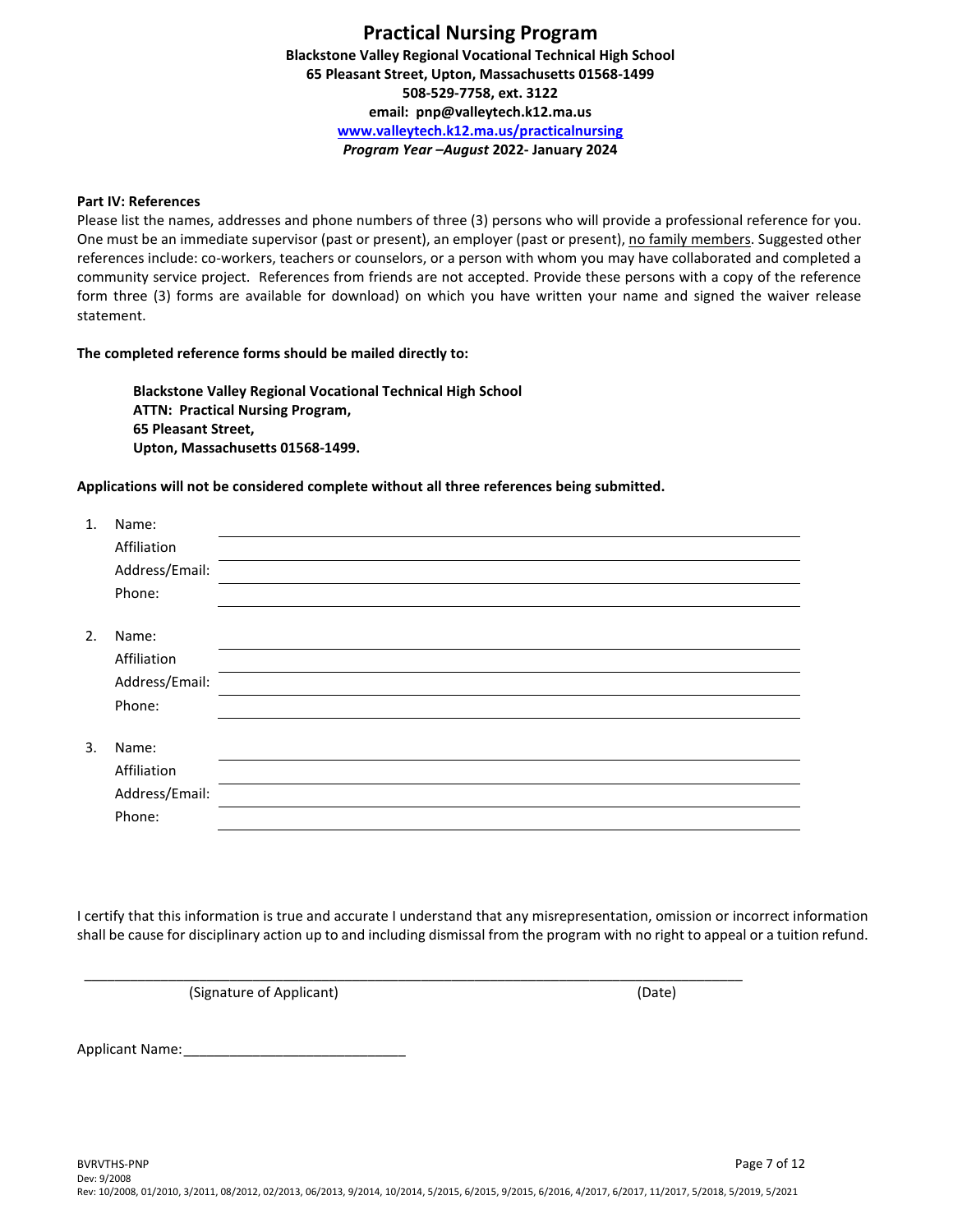Blackstone Valley Regional Vocational Technical High School Practical Nursing Program

#### **ADMISSION REFERENCE FORM #1**

\_\_\_\_\_\_\_\_\_\_\_\_\_\_\_\_\_\_\_\_\_\_\_\_\_\_has applied for admission to the Practical Nursing Program. He/she has indicated that you are willing to provide a reference. Please assist the Admissions Committee in their decision-making by completing the following information. Upon completion, please mail to: **Blackstone Valley Regional Vocational Technical High School ATTN: Practical Nursing Program**

#### **65 Pleasant Street Upton, Massachusetts 01568-1499**

Applicant will sign here if he/she will not request access to the reference form after the person providing the reference completes it.

I waive all rights to review this form.

(Applicant) (Date)

1. How long have you known this applicant? \_\_\_\_\_\_\_\_\_\_\_\_\_\_\_\_\_\_\_\_\_\_\_\_\_\_\_\_\_\_\_\_\_\_\_\_\_\_\_\_\_\_\_\_\_\_\_\_\_

2. In what capacity were you familiar with this applicant? \_\_\_\_\_\_\_\_\_\_\_\_\_\_\_\_\_\_\_\_\_

Employer: [ ] Co-Worker: [ ] Supervisor: [ ] Teacher: [ ] Counselor: [ ]

| Scale                                   | 4 - Always | Most<br>3 - | 2 - Some | 1 - Never |
|-----------------------------------------|------------|-------------|----------|-----------|
| Can work in a team                      |            |             |          |           |
| Able to follow and complete assignments |            |             |          |           |
| Dependable                              |            |             |          |           |
| Prompt                                  |            |             |          |           |
| Trustworthy                             |            |             |          |           |
| Motivated                               |            |             |          |           |
| Can work independently with directions  |            |             |          |           |

\_\_\_\_\_\_\_\_\_\_\_\_\_\_\_\_\_\_\_\_\_\_\_\_\_\_\_\_\_\_\_\_\_\_\_\_\_\_\_\_\_\_\_\_\_\_\_\_\_\_\_\_\_\_\_\_\_\_\_\_\_\_\_\_\_\_\_\_\_\_\_\_\_\_\_\_\_\_\_\_\_\_\_\_\_\_

| Print        | Date: |
|--------------|-------|
| Name:        |       |
|              |       |
| Please Sign: |       |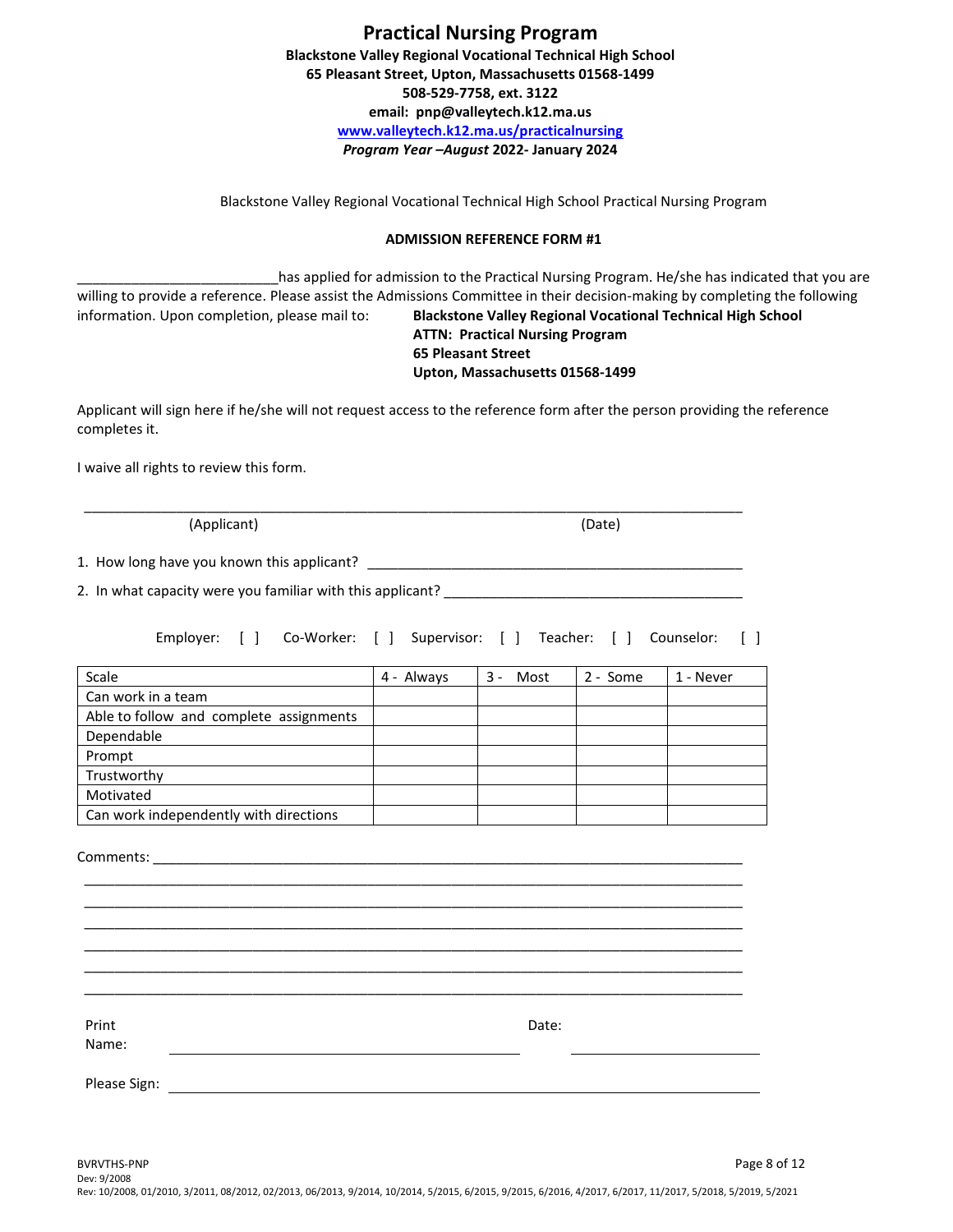| <b>Practical Nursing Program</b>                                   |  |
|--------------------------------------------------------------------|--|
| <b>Blackstone Valley Regional Vocational Technical High School</b> |  |
| 65 Pleasant Street, Upton, Massachusetts 01568-1499                |  |
| 508-529-7758, ext. 3122                                            |  |
| email: pnp@valleytech.k12.ma.us                                    |  |
| www.valleytech.k12.ma.us/practicalnursing                          |  |
| Program Year-August 2022- January 2024                             |  |

Blackstone Valley Regional Vocational Technical High School Practical Nursing Program

#### **ADMISSION REFERENCE FORM #2**

has applied for admission to the Practical Nursing Program. He/she has indicated that you are willing to provide a reference. Please assist the Admissions Committee in their decision-making by completing the following information. Upon completion, please mail to: **Blackstone Valley Regional Vocational Technical High School ATTN: Practical Nursing Program 65 Pleasant Street**

## **Upton, Massachusetts 01568-1499**

Applicant will sign here if he/she will not request access to the reference form after the person providing the reference completes it.

\_\_\_\_\_\_\_\_\_\_\_\_\_\_\_\_\_\_\_\_\_\_\_\_\_\_\_\_\_\_\_\_\_\_\_\_\_\_\_\_\_\_\_\_\_\_\_\_\_\_\_\_\_\_\_\_\_\_\_\_\_\_\_\_\_\_\_\_\_\_\_\_\_\_\_\_\_\_\_\_\_\_\_\_\_\_

I waive all rights to review this form.

(Applicant) (Date)

1. How long have you known this applicant? \_\_\_\_\_\_\_\_\_\_\_\_\_\_\_\_\_\_\_\_\_\_\_\_\_\_\_\_\_\_\_\_\_\_\_\_\_\_\_\_\_\_\_\_\_\_\_\_\_

2. In what capacity were you familiar with this applicant? \_\_\_\_\_\_\_\_\_\_\_\_\_\_\_\_\_\_\_\_\_

Employer: [ ] Co-Worker: [ ] Supervisor: [ ] Teacher: [ ] Counselor: [ ]

| Scale                                   | 4 - Always | 3<br>Most | 2 - Some | 1 - Never |
|-----------------------------------------|------------|-----------|----------|-----------|
| Can work in a team                      |            |           |          |           |
| Able to follow and complete assignments |            |           |          |           |
| Dependable                              |            |           |          |           |
| Prompt                                  |            |           |          |           |
| Trustworthy                             |            |           |          |           |
| Motivated                               |            |           |          |           |
| Can work independently with directions  |            |           |          |           |

\_\_\_\_\_\_\_\_\_\_\_\_\_\_\_\_\_\_\_\_\_\_\_\_\_\_\_\_\_\_\_\_\_\_\_\_\_\_\_\_\_\_\_\_\_\_\_\_\_\_\_\_\_\_\_\_\_\_\_\_\_\_\_\_\_\_\_\_\_\_\_\_\_\_\_\_\_\_\_\_\_\_\_\_\_\_ \_\_\_\_\_\_\_\_\_\_\_\_\_\_\_\_\_\_\_\_\_\_\_\_\_\_\_\_\_\_\_\_\_\_\_\_\_\_\_\_\_\_\_\_\_\_\_\_\_\_\_\_\_\_\_\_\_\_\_\_\_\_\_\_\_\_\_\_\_\_\_\_\_\_\_\_\_\_\_\_\_\_\_\_\_\_ \_\_\_\_\_\_\_\_\_\_\_\_\_\_\_\_\_\_\_\_\_\_\_\_\_\_\_\_\_\_\_\_\_\_\_\_\_\_\_\_\_\_\_\_\_\_\_\_\_\_\_\_\_\_\_\_\_\_\_\_\_\_\_\_\_\_\_\_\_\_\_\_\_\_\_\_\_\_\_\_\_\_\_\_\_\_ \_\_\_\_\_\_\_\_\_\_\_\_\_\_\_\_\_\_\_\_\_\_\_\_\_\_\_\_\_\_\_\_\_\_\_\_\_\_\_\_\_\_\_\_\_\_\_\_\_\_\_\_\_\_\_\_\_\_\_\_\_\_\_\_\_\_\_\_\_\_\_\_\_\_\_\_\_\_\_\_\_\_\_\_\_\_ \_\_\_\_\_\_\_\_\_\_\_\_\_\_\_\_\_\_\_\_\_\_\_\_\_\_\_\_\_\_\_\_\_\_\_\_\_\_\_\_\_\_\_\_\_\_\_\_\_\_\_\_\_\_\_\_\_\_\_\_\_\_\_\_\_\_\_\_\_\_\_\_\_\_\_\_\_\_\_\_\_\_\_\_\_\_ \_\_\_\_\_\_\_\_\_\_\_\_\_\_\_\_\_\_\_\_\_\_\_\_\_\_\_\_\_\_\_\_\_\_\_\_\_\_\_\_\_\_\_\_\_\_\_\_\_\_\_\_\_\_\_\_\_\_\_\_\_\_\_\_\_\_\_\_\_\_\_\_\_\_\_\_\_\_\_\_\_\_\_\_\_\_

Comments: \_\_\_\_\_\_\_\_\_\_\_\_\_\_\_\_\_\_\_\_\_\_\_\_\_\_\_\_\_\_\_\_\_\_\_\_\_\_\_\_\_\_\_\_\_\_\_\_\_\_\_\_\_\_\_\_\_\_\_\_\_\_\_\_\_\_\_\_\_\_\_\_\_\_\_\_\_

Date:

Print Name:

Please Sign: The Contract of the Contract of The Contract of The Contract of The Contract of The Contract of The Contract of The Contract of The Contract of The Contract of The Contract of The Contract of The Contract of T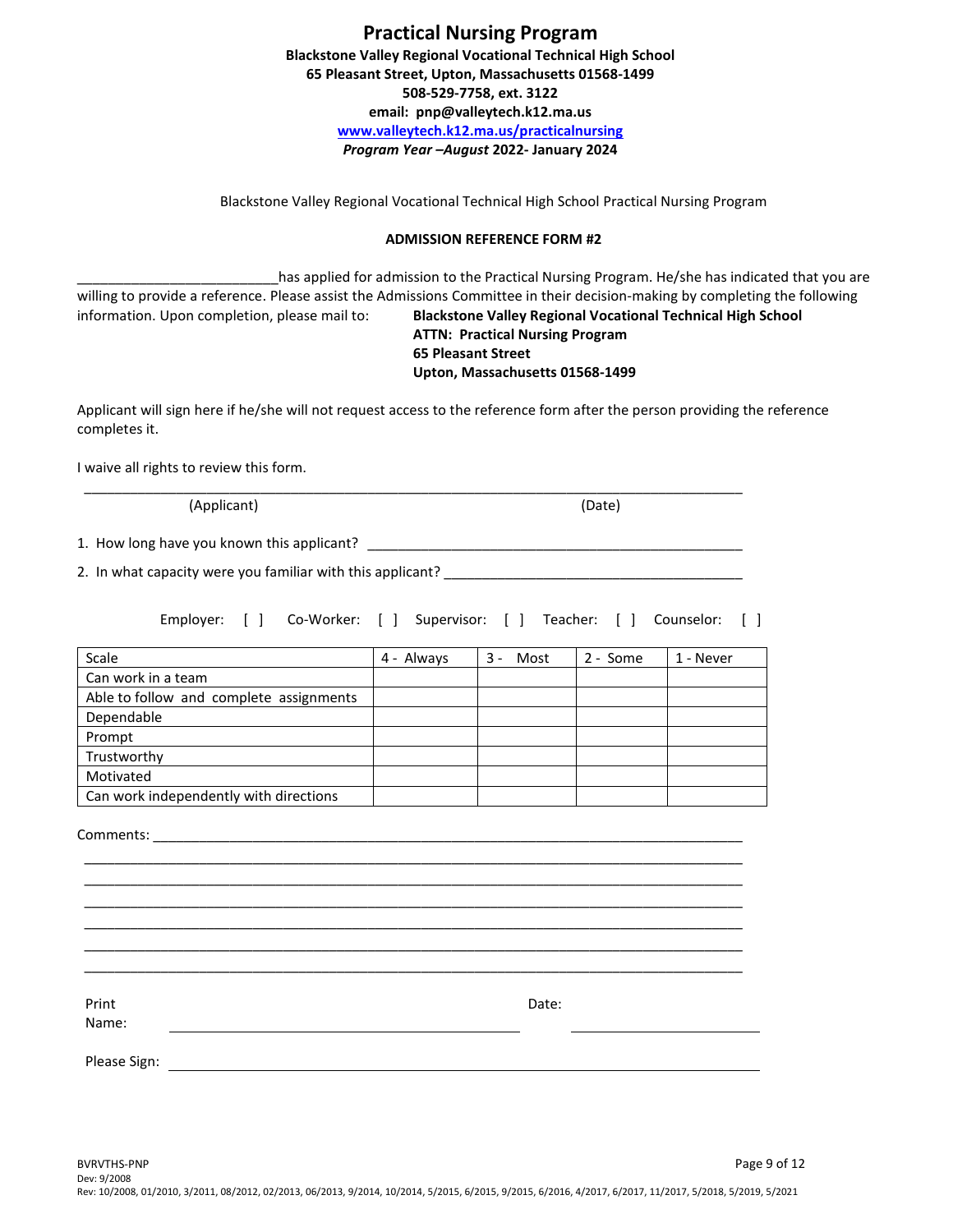| <b>Practical Nursing Program</b>                                   |  |
|--------------------------------------------------------------------|--|
| <b>Blackstone Valley Regional Vocational Technical High School</b> |  |
| 65 Pleasant Street, Upton, Massachusetts 01568-1499                |  |
| 508-529-7758, ext. 3122                                            |  |
| email: pnp@valleytech.k12.ma.us                                    |  |
| www.valleytech.k12.ma.us/practicalnursing                          |  |
| Program Year-August 2022- January 2024                             |  |

Blackstone Valley Regional Vocational Technical High School Practical Nursing Program

#### **ADMISSION REFERENCE FORM #3**

has applied for admission to the Practical Nursing Program. He/she has indicated that you are willing to provide a reference. Please assist the Admissions Committee in their decision-making by completing the following information. Upon completion, please mail to: **Blackstone Valley Regional Vocational Technical High School ATTN: Practical Nursing Program 65 Pleasant Street**

## **Upton, Massachusetts 01568-1499**

Applicant will sign here if he/she will not request access to the reference form after the person providing the reference completes it.

\_\_\_\_\_\_\_\_\_\_\_\_\_\_\_\_\_\_\_\_\_\_\_\_\_\_\_\_\_\_\_\_\_\_\_\_\_\_\_\_\_\_\_\_\_\_\_\_\_\_\_\_\_\_\_\_\_\_\_\_\_\_\_\_\_\_\_\_\_\_\_\_\_\_\_\_\_\_\_\_\_\_\_\_\_\_

I waive all rights to review this form.

(Applicant) (Date)

1. How long have you known this applicant? \_\_\_\_\_\_\_\_\_\_\_\_\_\_\_\_\_\_\_\_\_\_\_\_\_\_\_\_\_\_\_\_\_\_\_\_\_\_\_\_\_\_\_\_\_\_\_\_\_

2. In what capacity were you familiar with this applicant? \_\_\_\_\_\_\_\_\_\_\_\_\_\_\_\_\_\_\_\_\_

Employer: [ ] Co-Worker: [ ] Supervisor: [ ] Teacher: [ ] Counselor: [ ]

| Scale                                   | 4 - Always | 3 -<br>Most | 2 - Some | 1 - Never |
|-----------------------------------------|------------|-------------|----------|-----------|
| Can work in a team                      |            |             |          |           |
| Able to follow and complete assignments |            |             |          |           |
| Dependable                              |            |             |          |           |
| Prompt                                  |            |             |          |           |
| Trustworthy                             |            |             |          |           |
| Motivated                               |            |             |          |           |
| Can work independently with directions  |            |             |          |           |

\_\_\_\_\_\_\_\_\_\_\_\_\_\_\_\_\_\_\_\_\_\_\_\_\_\_\_\_\_\_\_\_\_\_\_\_\_\_\_\_\_\_\_\_\_\_\_\_\_\_\_\_\_\_\_\_\_\_\_\_\_\_\_\_\_\_\_\_\_\_\_\_\_\_\_\_\_\_\_\_\_\_\_\_\_\_ \_\_\_\_\_\_\_\_\_\_\_\_\_\_\_\_\_\_\_\_\_\_\_\_\_\_\_\_\_\_\_\_\_\_\_\_\_\_\_\_\_\_\_\_\_\_\_\_\_\_\_\_\_\_\_\_\_\_\_\_\_\_\_\_\_\_\_\_\_\_\_\_\_\_\_\_\_\_\_\_\_\_\_\_\_\_ \_\_\_\_\_\_\_\_\_\_\_\_\_\_\_\_\_\_\_\_\_\_\_\_\_\_\_\_\_\_\_\_\_\_\_\_\_\_\_\_\_\_\_\_\_\_\_\_\_\_\_\_\_\_\_\_\_\_\_\_\_\_\_\_\_\_\_\_\_\_\_\_\_\_\_\_\_\_\_\_\_\_\_\_\_\_ \_\_\_\_\_\_\_\_\_\_\_\_\_\_\_\_\_\_\_\_\_\_\_\_\_\_\_\_\_\_\_\_\_\_\_\_\_\_\_\_\_\_\_\_\_\_\_\_\_\_\_\_\_\_\_\_\_\_\_\_\_\_\_\_\_\_\_\_\_\_\_\_\_\_\_\_\_\_\_\_\_\_\_\_\_\_ \_\_\_\_\_\_\_\_\_\_\_\_\_\_\_\_\_\_\_\_\_\_\_\_\_\_\_\_\_\_\_\_\_\_\_\_\_\_\_\_\_\_\_\_\_\_\_\_\_\_\_\_\_\_\_\_\_\_\_\_\_\_\_\_\_\_\_\_\_\_\_\_\_\_\_\_\_\_\_\_\_\_\_\_\_\_ \_\_\_\_\_\_\_\_\_\_\_\_\_\_\_\_\_\_\_\_\_\_\_\_\_\_\_\_\_\_\_\_\_\_\_\_\_\_\_\_\_\_\_\_\_\_\_\_\_\_\_\_\_\_\_\_\_\_\_\_\_\_\_\_\_\_\_\_\_\_\_\_\_\_\_\_\_\_\_\_\_\_\_\_\_\_ \_\_\_\_\_\_\_\_\_\_\_\_\_\_\_\_\_\_\_\_\_\_\_\_\_\_\_\_\_\_\_\_\_\_\_\_\_\_\_\_\_\_\_\_\_\_\_\_\_\_\_\_\_\_\_\_\_\_\_\_\_\_\_\_\_\_\_\_\_\_\_\_\_\_\_\_\_\_\_\_\_\_\_\_\_\_

Comments:

Date:

Print Name:

Please Sign: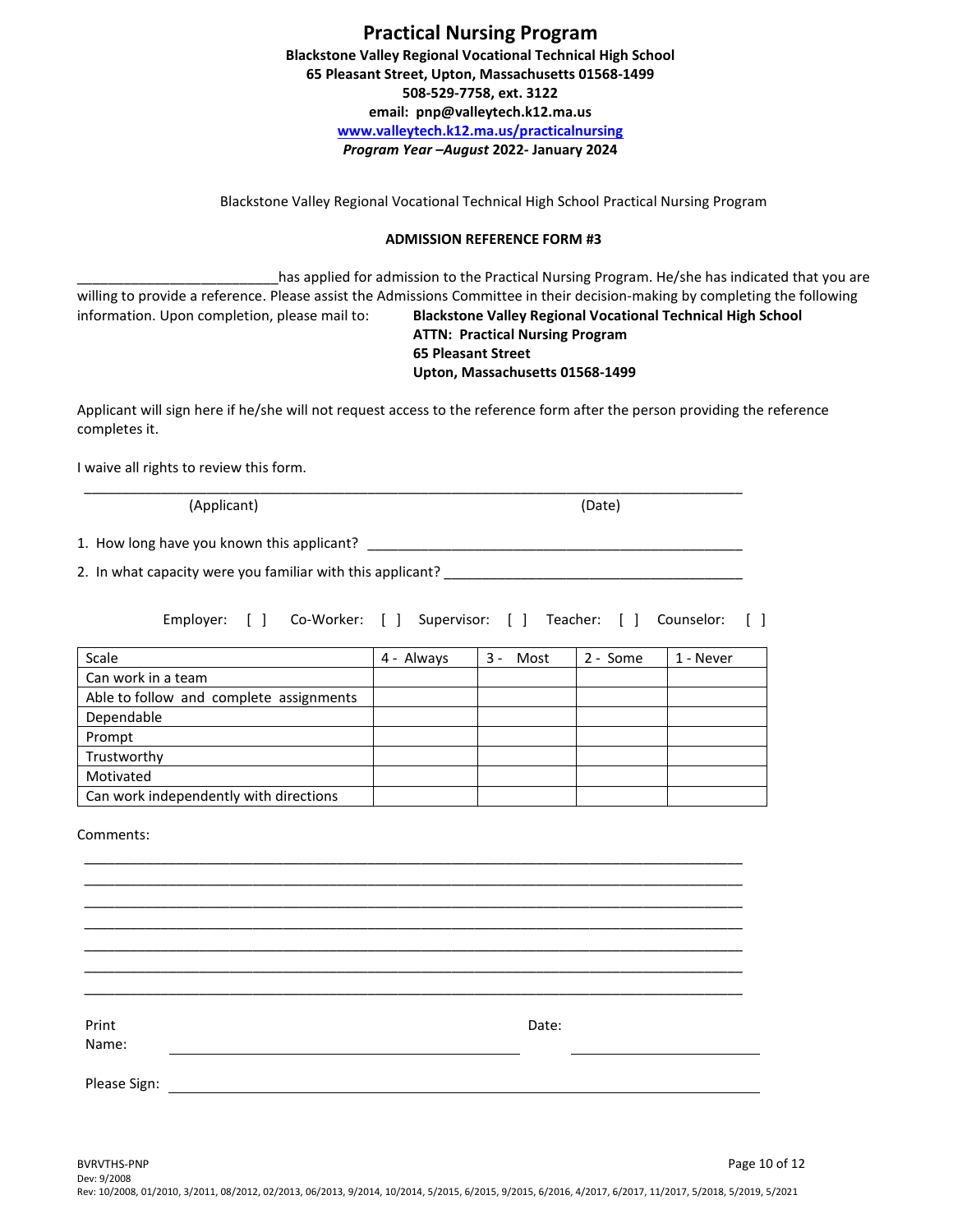|                                                                                                                                                                                                                                                                                                                                                     | <b>Practical Nursing Program</b><br><b>Blackstone Valley Regional Vocational Technical High School</b><br>65 Pleasant Street, Upton, Massachusetts 01568-1499<br>508-529-7758, ext. 3122<br>email: pnp@valleytech.k12.ma.us<br>www.valleytech.k12.ma.us/practicalnursing<br>Program Year - August 2022- January 2024 |                                                                  |  |
|-----------------------------------------------------------------------------------------------------------------------------------------------------------------------------------------------------------------------------------------------------------------------------------------------------------------------------------------------------|----------------------------------------------------------------------------------------------------------------------------------------------------------------------------------------------------------------------------------------------------------------------------------------------------------------------|------------------------------------------------------------------|--|
| Name:                                                                                                                                                                                                                                                                                                                                               | <b>Entrance Exam Registration Form</b>                                                                                                                                                                                                                                                                               | Date:                                                            |  |
| Address:                                                                                                                                                                                                                                                                                                                                            |                                                                                                                                                                                                                                                                                                                      |                                                                  |  |
| City/State/Zip:<br>Phone:<br><b>Email Address:</b>                                                                                                                                                                                                                                                                                                  | Day:                                                                                                                                                                                                                                                                                                                 | Cell:                                                            |  |
|                                                                                                                                                                                                                                                                                                                                                     |                                                                                                                                                                                                                                                                                                                      | <b>TEAS EXAMS</b>                                                |  |
| Dates and Times are available on our                                                                                                                                                                                                                                                                                                                |                                                                                                                                                                                                                                                                                                                      |                                                                  |  |
|                                                                                                                                                                                                                                                                                                                                                     |                                                                                                                                                                                                                                                                                                                      | BVT Webpage and Facebook page                                    |  |
|                                                                                                                                                                                                                                                                                                                                                     | *TEAS Retake fee is\$95.00 and may be made via 5 days prior to exam date                                                                                                                                                                                                                                             |                                                                  |  |
|                                                                                                                                                                                                                                                                                                                                                     |                                                                                                                                                                                                                                                                                                                      | Payment has been made (Please Circle one):                       |  |
| <b>Business Office at BVT</b><br>Paid with Credit Card via online payment center<br>Cash or Money Order/Certified<br>www.valleytech.k12.ma.us/PracticalNursingPaymentOptions<br>Money Order Enclosed<br>Check given to Business Office with<br>this application<br>Credit cards will NOT be accepted in the business Office<br>(NO PERSONAL CHECKS) |                                                                                                                                                                                                                                                                                                                      |                                                                  |  |
|                                                                                                                                                                                                                                                                                                                                                     |                                                                                                                                                                                                                                                                                                                      | TEAS 6.0 Version manual can be purchased from www.atitesting.com |  |
| Prior to exam you must create a username and password with ATI go to:                                                                                                                                                                                                                                                                               |                                                                                                                                                                                                                                                                                                                      |                                                                  |  |
| www.ATItesting.com                                                                                                                                                                                                                                                                                                                                  |                                                                                                                                                                                                                                                                                                                      |                                                                  |  |
|                                                                                                                                                                                                                                                                                                                                                     |                                                                                                                                                                                                                                                                                                                      | <b>Institution: Blackstone Valley Vo Tech</b>                    |  |
| On the date of the exam you MUST HAVE<br>A photo ID<br>$\bullet$                                                                                                                                                                                                                                                                                    |                                                                                                                                                                                                                                                                                                                      |                                                                  |  |

• Your ATItesting.com user name and password.

**If you do not have your username and password** you WILL NOT be able to take the examand will have to reschedule, paying a \$25.00 reschedule fee

Due to COVID restrictions,

BVT PN will hold our Information Session via Zoom Meetings

## **Wednesday, November 10, 2021 5:30-6:30pm**

**UPDATED** Dates and Times are available on our BVT Webpage and Facebook page **[www.valleytech.k12.ma.us/practicalnursing](http://www.valleytech.k12.ma.us/practicalnursing)**